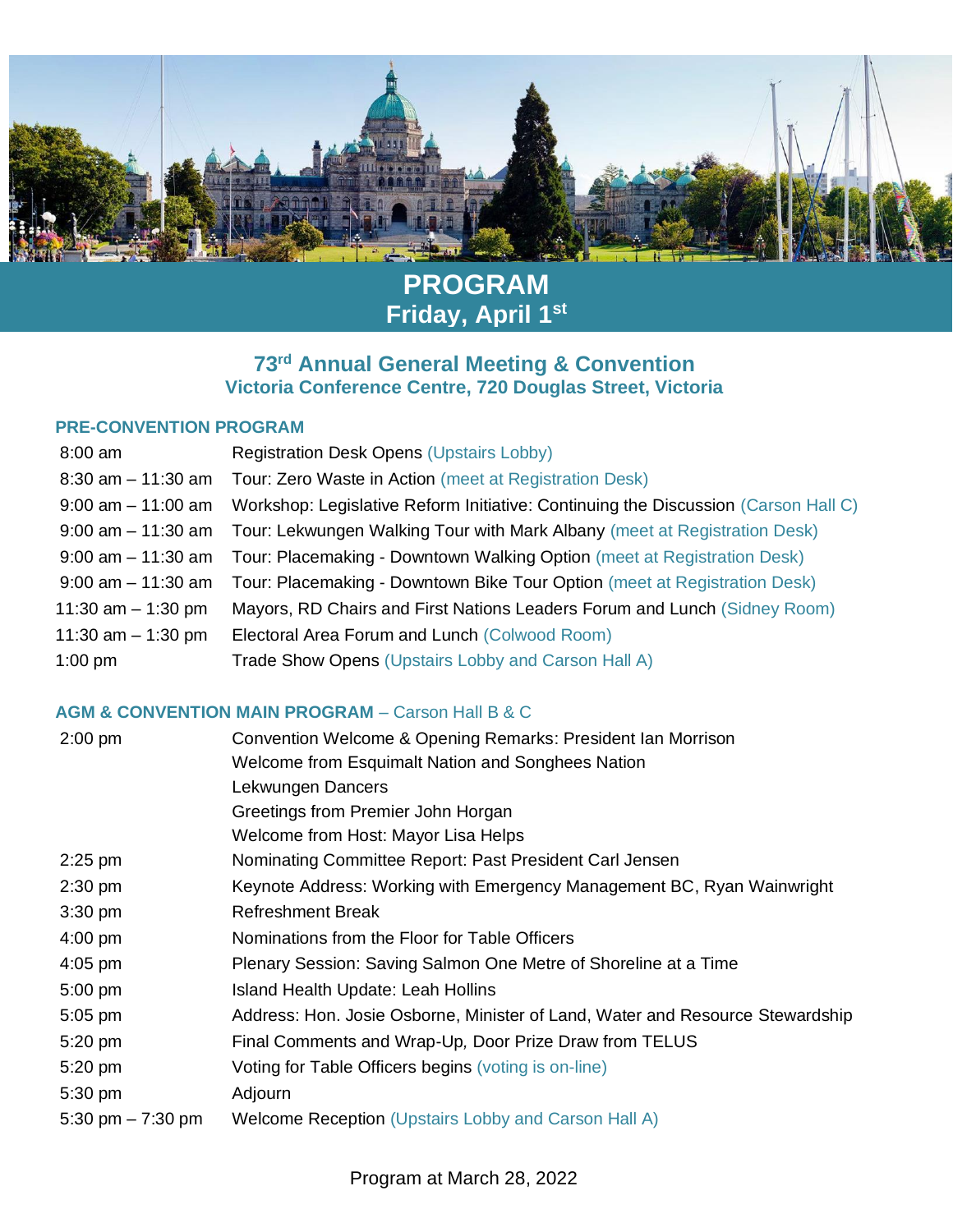## **PROGRAM Saturday, April 2nd**

### *The Trade Show is Open from 8:00 – 3:00 pm today*

| $7:15$ am            | Breakfast Service Starts (Carson Hall A and Lobby)                                        |  |  |
|----------------------|-------------------------------------------------------------------------------------------|--|--|
| 7:30 am $-$ 8:25 am  | Working Breakfast: Procurement for Community Wellbeing - BCSPI (Carson Hall)              |  |  |
| $8:30$ am            | Convention Day 2 – Opening Remarks (Carson Hall)                                          |  |  |
| $8:35$ am            | Address: UBCM President Laurey-Anne Roodenburg, Councillor, City of Quesnel               |  |  |
| $8:45$ am            | Voting for Table Officers closes (voting is on-line)                                      |  |  |
| $8:55$ am            | Annual Meeting and President's Address                                                    |  |  |
|                      | <b>Convention Rules and Procedures</b><br>$\circ$                                         |  |  |
|                      | Minutes of 2021 Annual General Meeting<br>$\circ$                                         |  |  |
|                      | <b>Annual Report</b><br>$\circ$                                                           |  |  |
|                      | 2021 Audited Financial Statements<br>$\circ$                                              |  |  |
| $9:05$ am            | Consideration of Resolutions, Session 1                                                   |  |  |
| $9:55$ am            | Nominating Committee Report                                                               |  |  |
|                      | Nominations from the Floor for Directors at Large                                         |  |  |
| $10:00$ am           | <b>Refreshment Break</b>                                                                  |  |  |
| $10:20$ am           | Plenary Session: UBCM Resolutions Process Review                                          |  |  |
| $11:05$ am           | Consideration of Resolutions, Session 2                                                   |  |  |
| 11:55 $am$           | FortisBC                                                                                  |  |  |
| $12:00 \text{ pm}$   | Delegates Lunch                                                                           |  |  |
| 12:00 pm $-$ 3:00 pm | Elections for Directors at Large begins (if an election is necessary) (voting is on-line) |  |  |

#### **CONCURRENT WORKSHOPS**

| #1 Climate Leadership Plan & Big Moves in the Decade of Climate Action (Carson C)          |
|--------------------------------------------------------------------------------------------|
| #2 First Nations & Local Governments: the Future of Collaborative Governance (Sidney Room) |
| #3 Affordable Housing - An Essential Community Infrastructure (Colwood Room)               |
| <b>Refreshment Break</b>                                                                   |
| Election for Directors at Large closes (if an election is necessary) (voting is on-line)   |
| #1 Big Moves in the Decade of Climate Action – continued from 1:30 pm                      |
| #2 Leaders in Resilience (Carson C)                                                        |
| #3 It's Easy to Think Big When You're Small (Sidney Room)                                  |
|                                                                                            |

#### **BANQUET**

|                   | 6:30 pm – 11:30 pm Reception and Banquet (Fairmont Empress, Palm Court and Crystal Ballroom) |
|-------------------|----------------------------------------------------------------------------------------------|
| $9:00 \text{ pm}$ | Timebenders Band                                                                             |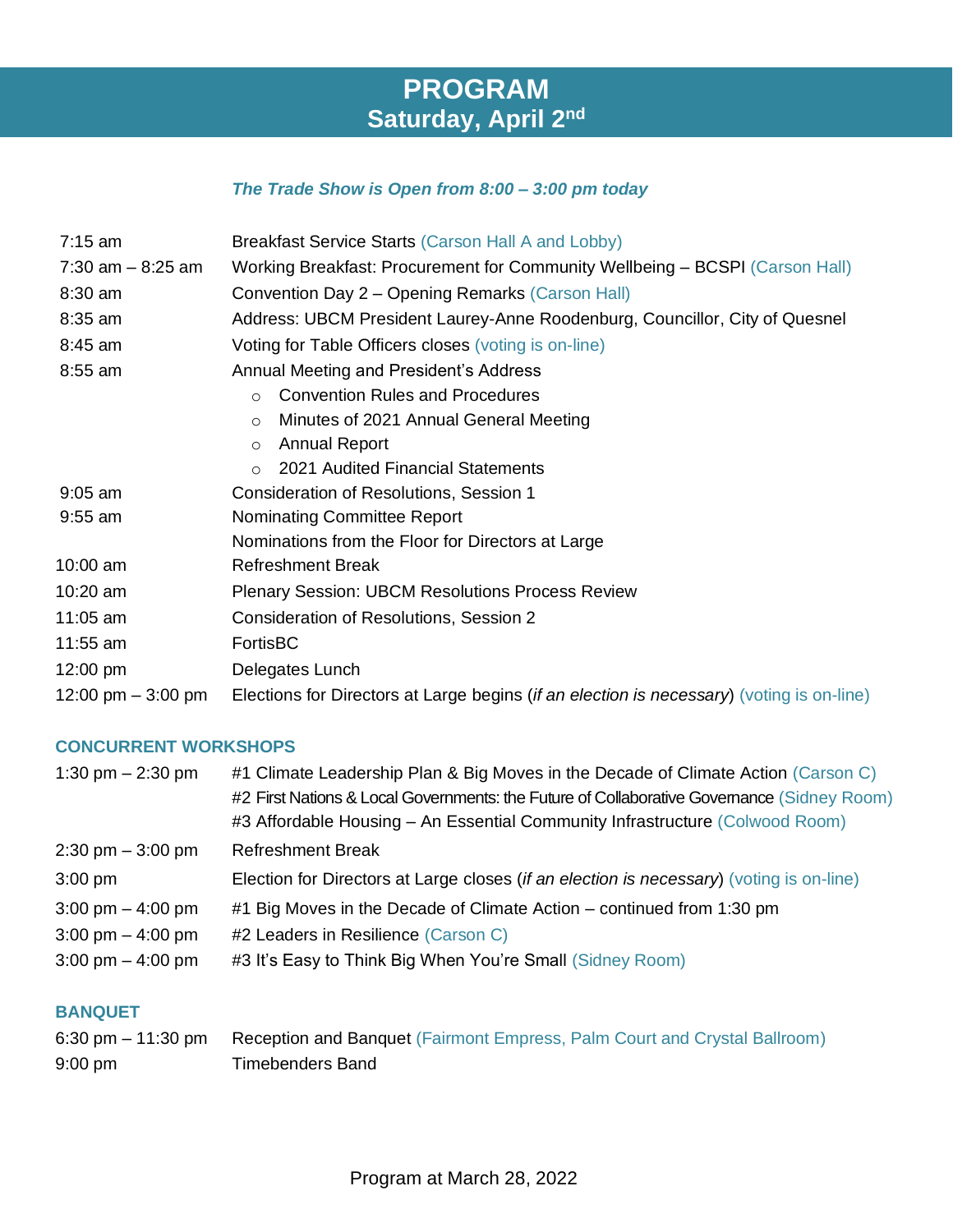## **PROGRAM Sunday, April 3 rd**

| $7:30$ am $-8:30$ am  | <b>Networking Breakfast (Carson Hall)</b>                       |
|-----------------------|-----------------------------------------------------------------|
| 8:30 am               | Convention Day 3 – Opening Remarks                              |
|                       | <b>Nominating Committee Report</b>                              |
|                       | Nominations from the Floor for Electoral Area Representative    |
| $8:35$ am             | Municipal Insurance Association of BC Update                    |
| 8:40 am               | Sonia Furstenau, MLA, Leader of the BC Green Party              |
| 8:55 am               | Plenary Session: Advocacy Plan for AVICC, Member Discussion     |
| $9:00$ am $-10:30$ am | Elections for Electoral Area Representative (voting is on-line) |
| $9:55$ am             | Municipal Finance Authority of BC Update                        |
| 10:00 am $-$ 10:30 am | <b>Refreshment Break</b>                                        |
| $10:30$ am            | Consideration of Resolutions and Late Resolutions, Session 3    |
| 11:45 am              | Nominating Committee Report (as required)                       |
|                       | Installation of New Executive                                   |
|                       | <b>Remarks by President Elect</b>                               |
|                       | 2023 Convention Announcement                                    |
|                       | Prizes and Grand Prize Draw – Must Be Present to Win            |
|                       | BC Ferries prize package                                        |
| 12:00 pm              | Adjourn & Safe Travels                                          |

### **THANK YOU TO OUR HOSTS**

Special thanks are extended to the City of Victoria for hosting the 2022 AGM & Convention. Our hosts helped in so many areas including supplying the facilities, decorating for the banquet, and organizing the Friday morning tours.

Thank you for making the Convention a great experience!

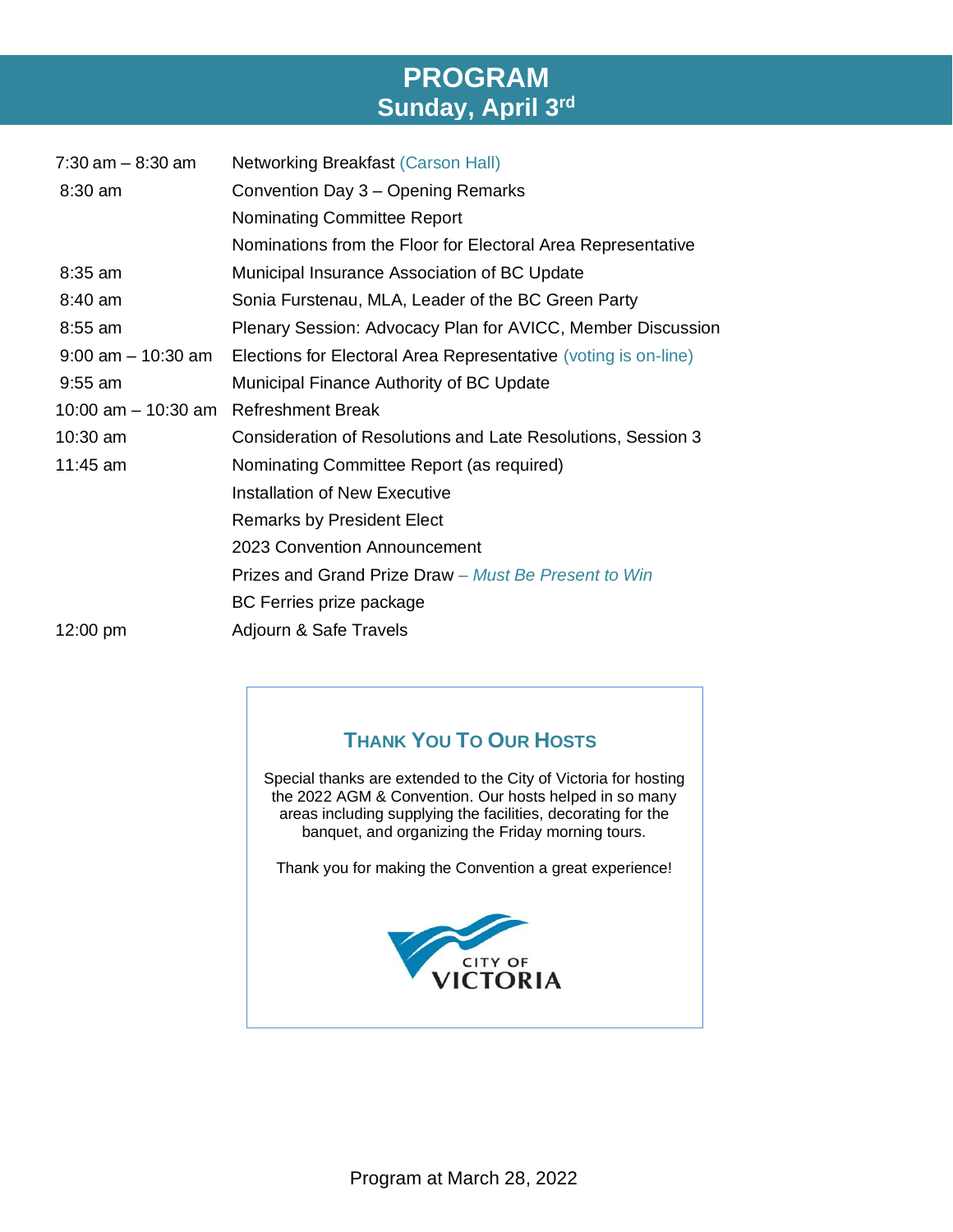## **TRADE SHOW**

### **HOURS**

Friday 1:00 pm – 7:30 pm Saturday 8:00 am – 3:00 pm

### **EXHIBITORS**

BC Assessment BC Hydro BC Lottery Corporation BC Council of Forest Industries & Wood WORKS! BC British Columbia Social Procurement Initiative (BCSPI) Canada Post Children's Health Foundation of Vancouver Island Destination Greater Victoria E-Comm 9-1-1 Emergency Communications Professionals of BC - CUPE Local 8911 FortisBC Energy Good Food Network & Capital Region Food and Agriculture Initiatives Roundtable ICBC Island Health & Health Networks Managed Forest Council Private Forest Landowners Association Ship Source Oil Pollution Fund Synergy Foundation Trans Mountain Transport Canada **TELUS** Union of BC Municipalities (UBCM) Vancouver Island Transportation Corridor Coalition West Coast Marine Response Western Forest Products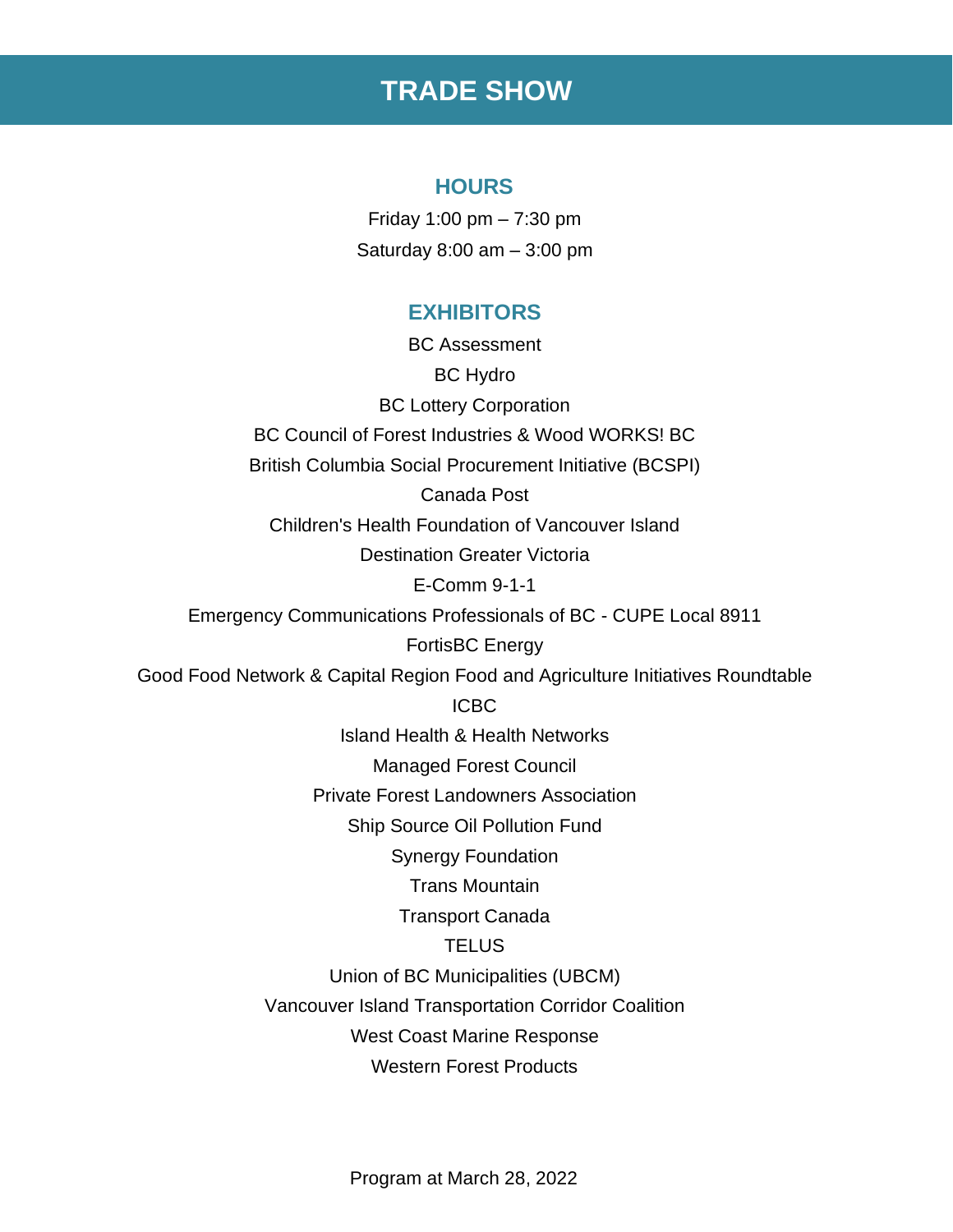## **SPONSORS**

We wish to thank our sponsors for their contributions toward the 2022 AVICC Convention:

**Saturday Delegates Lunch** FortisBC

**Banquet Entertainment** BC Lottery Corporation

**Municipal Finance Authority** Keynote Speaker

**Banquet Dinner** Young Anderson

**Banquet Reception** Vancouver Island University

**Mayors & Chairs Forum** Lidstone & Company Law Corporation

**Sunday Morning Breakfast** ICBC

**Program** BC Assessment

**Speaker Gifts** Ship Source Oil Pollution Fund

**Friday Afternoon Refreshment Break** Private Forest Landowners Association

**Saturday Morning Refreshment Break** KPMG

**Grand Prize** BC Ferry Services **Friday Welcome Reception** CUPE BC

**Audio Visual TELUS** 

**Friday Opening Session** Island Health

**Saturday Morning Breakfast** Municipal Insurance Association of BC

**Saturday Afternoon Sessions** BC Hydro

**Trade Show** Trans Mountain

**Friday Morning Session** BC Council of Forest Industries (COFI)

**Registration Services** Western Forest Products

**Communications** Shaw Communications

**Saturday Afternoon Refreshment Break** Wood *WORKS*! BC

**Sunday Morning Refreshment Break** CUPE VI

**Transportation** BC Transit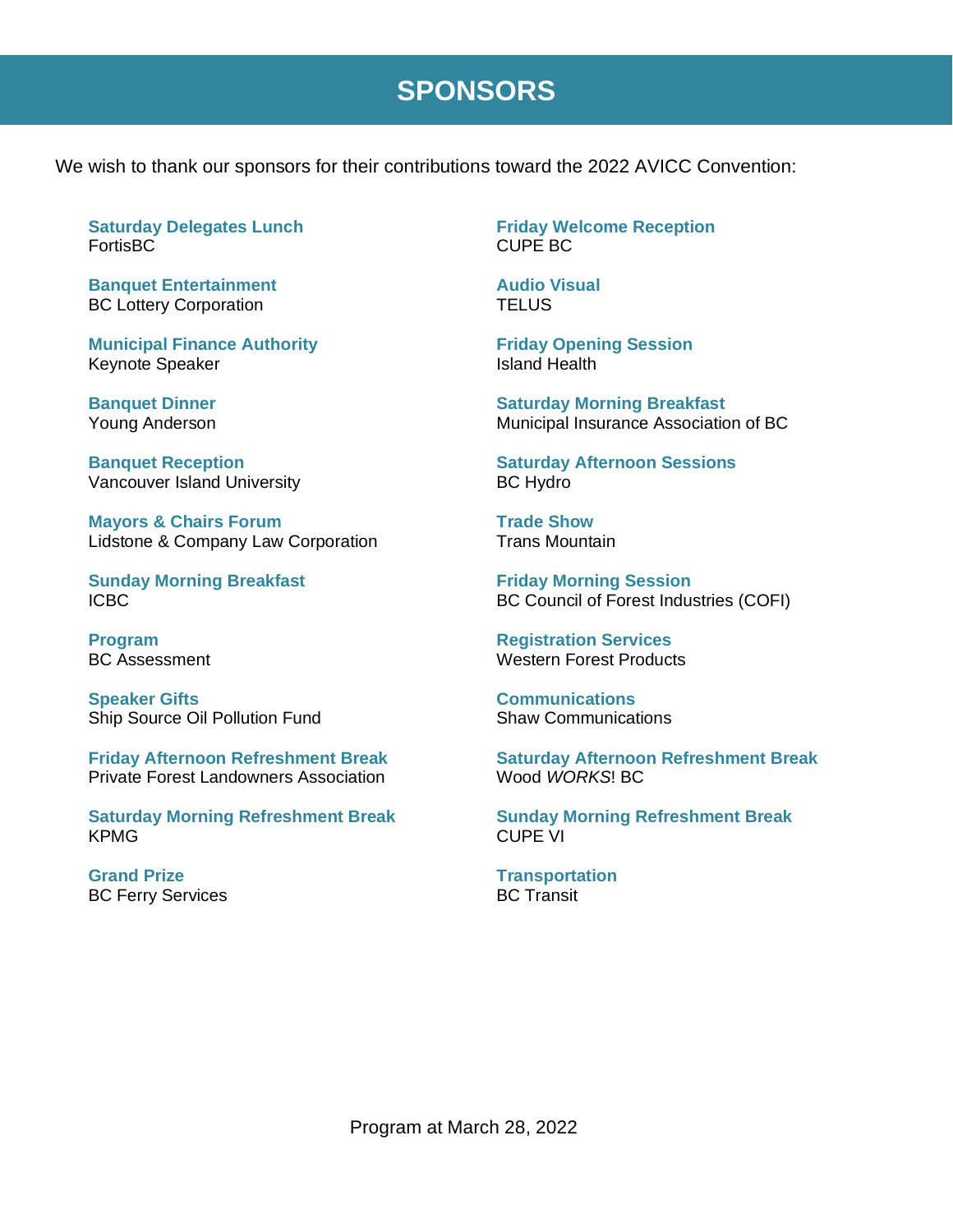### **KEYNOTE SPEAKER: RYAN WAINWRIGHT, EMBC**

**When Disaster Strikes: Working with Emergency Management BC** Friday, 2:30 pm

Ryan Wainwright is EMBC's Senior Regional Manager for the Vancouver Island Coastal region. Since graduating with an Applied Bachelors of Emergency Management from Brandon University, Ryan has had the opportunity to work at local, provincial, and federal levels developing his skills as an emergency management practitioner. Prior to joining EMBC in 2019, Ryan enjoyed almost 10 years at the Squamish-Lillooet Regional District as the Emergency Program Coordinator.

Ryan's address will focus on the current state of emergency management in BC with a focus on how decisions are made, and on how information flows between the Province and local government elected officials and staff. What can elected officials do to support their organizations and communities to be more resilient? How do they let their communities know what is happening when an emergency happens and an EOC is set up? Ryan is perfectly positioned to speak to AVICC members as he was busy in the summer and fall of 2021 leading the EMBC response efforts to the heat, wildfires, and atmospheric river events on Vancouver Island and the Central Coast. There will be time for questions to Ryan from our members.

### **FRIDAY PLENARY SESSION**

#### **Saving Salmon One Metre of Shoreline at a Time** *a community-based approach to shoreline habitat restoration* Friday, 4:05 pm

The Cowichan Shoreline Stewardship Project (CSSP) has recently completed a successful sevenyear investment to increase productive riparian (river and lakeshore) habitat for Pacific salmon and a host of other fish, wildlife and invertebrate species. The session will outline how a group of community volunteers harnessed innovative leadership, dedication and energy to design and deliver a largescale (>\$100K/year) shoreline habitat restoration project that is unprecedented on Vancouver Island, and one of only a few such examples from across BC.

To-date, the project has annually combined widespread shoreline restoration (i.e., native plant species re-introductions; invasive species control) on private and public lands, with an ambitious public education campaign. The latter continues to emphasize the collective benefits of maintaining healthy natural shorelines, both for biodiversity and property value appreciation (i.e., flood and erosion resistance; water quality protection; extreme temperature moderation).

CSSP has creatively combined multiple funding sources (mostly from annual grant awards), a local Secondary School labour pool, and expanding community partnerships with First Nations, senior and local governments, and private landowners to make a significant difference in the Cowichan Lake region. This multi-year project is a prime example of how individual and neighboring communities can respond proactively to the threat of climate change.

Presenters: Elodie Roger, MSc, Environmental Consultant, Origins Environmental Services Danny Swainson, Biologist, British Columbia Conservation Foundation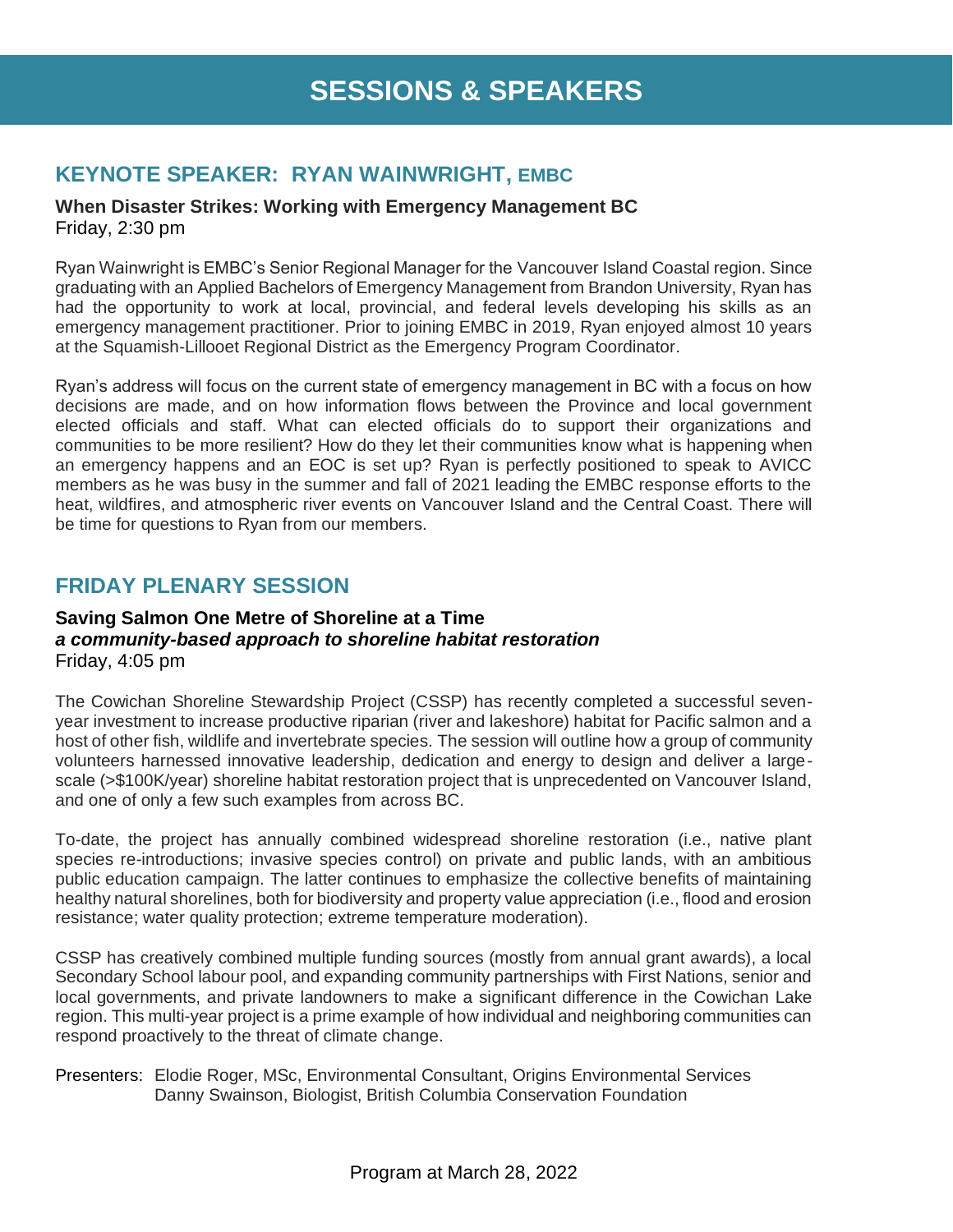# **SESSIONS & SPEAKERS**

### **SATURDAY PLENARY SESSIONS**

### **Procurement for Community Wellbeing**

Saturday, 7:30 am

Social procurement maximizes the value of every public dollar spent and supports the goals of local governments. Since 2019 AVICC members have been using these new best practices to help mitigate economic, social and environmental challenges to support the creation of healthy, resilient local communities. This plenary session features a panel discussion with members of the British Columbia Social Procurement Initiative (BCSPI), an innovative, AVICC region-grown collaborative resource and learning hub for local governments.

Elected officials and practitioners will join City of Campbell River Councillor and BCSPI Co-Chair, Colleen Evans to discuss the real impact these new practices are having in their communities, and why more governments should consider adopting this new approach to public spending.

Moderator: Colleen Evans, Councillor, City of Campbell River and AVICC Director at Large Presenters: Lisa Helps, Mayor, City of Victoria Leslie Baird, Mayor, Village of Cumberland Rob Southcott, Councillor, City of Powell River Daniel Sailland, CAO, Alberni-Clayoquot Regional District

### **UBCM Resolutions Process Review**

Saturday, 10:20 am

UBCM is conducting a review of our resolutions process. An important part of the review is engaging with our members to hear what you have to say.

We invite you to bring your ideas and join us for a discussion on how the resolutions process can be improved.

Presenters: Councillor Laurey-Anne Roodenburg, President, UBCM Gary MacIsaac, Executive Director, UBCM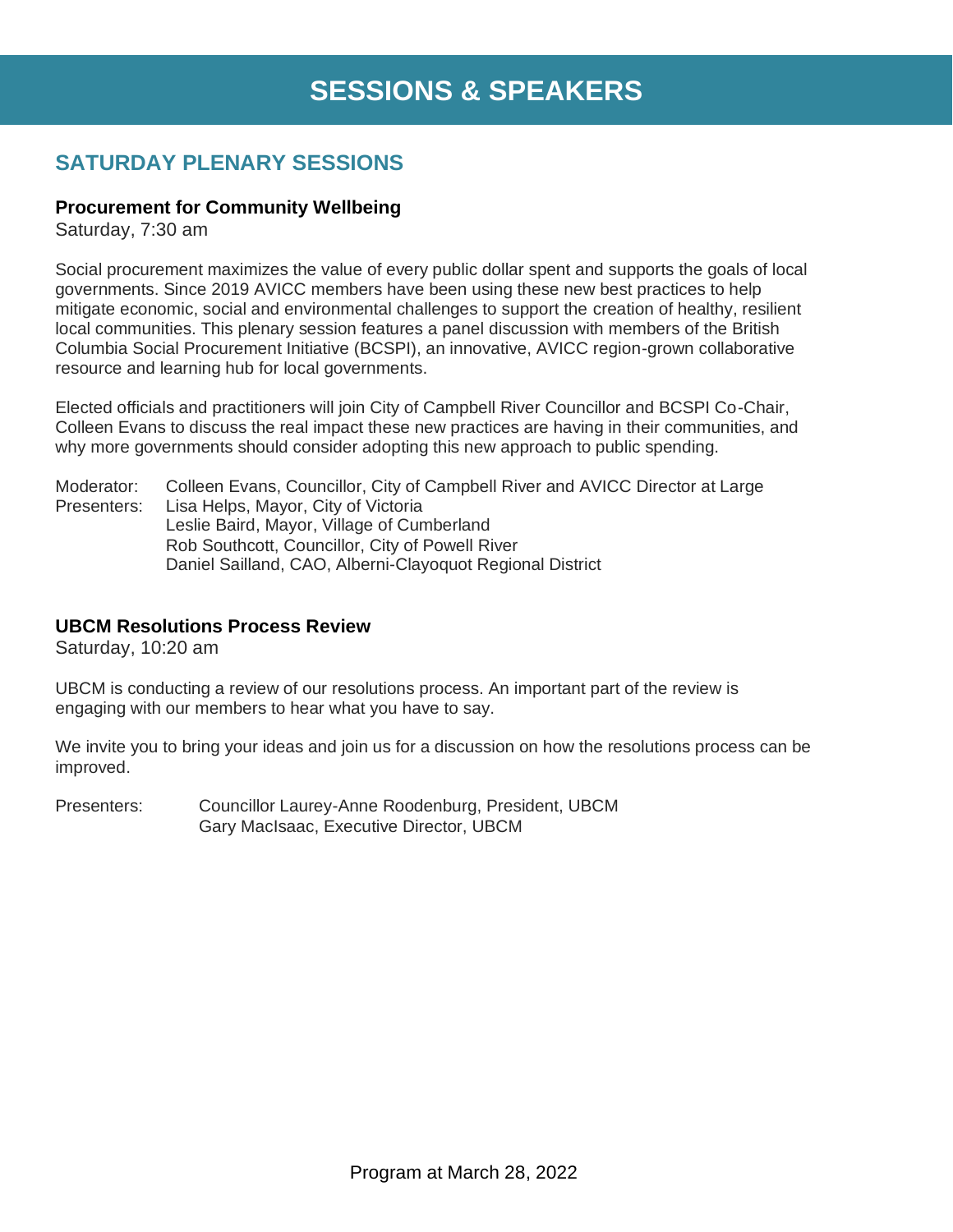### **SATURDAY CONCURRENT WORKSHOPS 1:30 pm – 2:30 pm**

#### **VICC-Climate Leadership Plan Update & Big Moves in the Decade of Climate Action** Saturday, 1:30 pm

The heat dome, wildfires, floods and washouts: all have been happening in BC and are evidence of the "code red for humanity" that was issued by the UN earlier this year in relation to climate change. But it's easy to say "it's time for change" and another thing entirely to make it happen locally at the speed and scale necessary. This session is a collaboration between the Vancouver Island and Coastal Communities Climate Leadership Plan (VICC-CLP) steering committee, BC Municipal Climate Leadership Council (BCMCLC), and Community Energy Association (CEA), and will focus on scaling up collaborative climate action in the region.

Coming out of a workshop at AVICC in 2019, the VICC-CLP steering committee was formed with representatives nominated from each Regional District in the AVICC region to develop a 2030 Climate Action Plan for the AVICC Region. Co-Chairs Mayor Lisa Helps and Mayor Michelle Staples will give an update on the VICC-CLP focusing on what the initiative has achieved to date and what lies next.

Following the update from the two Mayors, staff from Community Energy Association (CEA) will present on Big Moves in the Decade of Climate Action and how they align with the VICC-CLP. The presenters will also provide a brief exploration of the Province of BC's CleanBC Roadmap to 2030 and the recent provincial budget with an analysis of implications for local government climate action.

BCMCLC members from the region and VICC-CLP steering committee members will facilitate small group reflections on specific opportunities within the region with a focus on addressing regional challenges and getting to implementation through collaboration.

Presenters: Lisa Helps, Mayor, City of Victoria Michelle Staples, Mayor, City of Duncan Maya Chorobik, Director of Climate Leadership, Community Energy Association Robyn Webb, Climate Solutions Lead, Community Energy Association

Discussion Facilitators: VICC members of BC Municipal Climate Leadership Council (BCMCLC) and VICC CLP steering committee members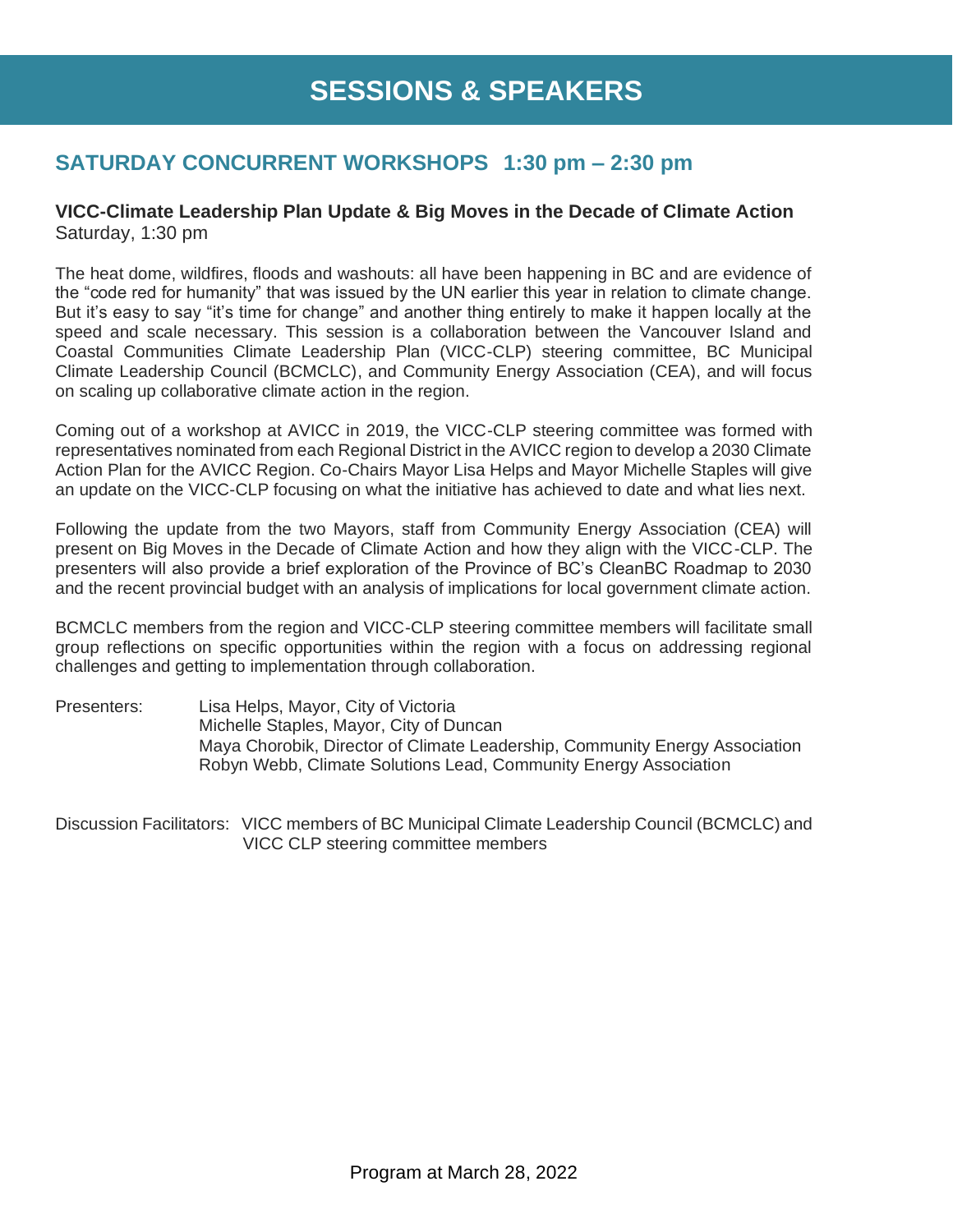### **SATURDAY CONCURRENT WORKSHOPS 1:30 pm – 2:30 pm**

#### **First Nations & Local Governments: the Future of Collaborative Governance**  Saturday, 1:30 pm

BC is the first jurisdiction in Canada to adopt Declaration on the Rights of Indigenous Peoples ("DRIPA"), legislation that aims to adopt the United Nations Declaration of the Rights of Indigenous Peoples ("UNDRIP") into law. Now that BC has prepared a draft action plan to achieve the objectives of DRIPA, new possibilities are on the horizon for local governments to collaborate with Indigenous groups. As the impact of the DRIPA legislation continues to evolve, this session will discuss the current and future role of local governments in Indigenous relations and the impact of DRIPA on new opportunities for reconciliation.

This session will provide an overview of the legal framework of Aboriginal rights and the role of local governments in relation to the Crown's duty to consult with Indigenous peoples; examine recent developments to BC's DRIPA legislation and its potential impacts on local governments; outline the Truth and Reconciliation ("TRC") calls to action that refer specifically to local governments; and discuss recent collaborative initiatives between local governments and First Nations in BC that embrace the aims of DRIPA and the TRC calls to action.

We hope this session encourages local governments to continue being proactive in finding opportunities for reconciliation and meaningful collaboration with First Nations groups.

Presenters: Reece Harding, Partner, Young Anderson Julia Tikhonova, Associate, Young Anderson

### **Affordable Housing – An Essential Community Infrastructure**

Saturday, 1:30 pm

Local governments have learned about their communities' housing needs through the Housing Needs Reports completed over the past four years. What can local governments – especially in smaller communities – do to respond to those needs?

This workshop will present some approaches to housing challenges. There will also be a discussion period about priorities and concerns about housing supply.

Presenter: Susan Low, Senior Policy Analyst, Housing Policy Branch, Ministry of Attorney General and Minister responsible for Housing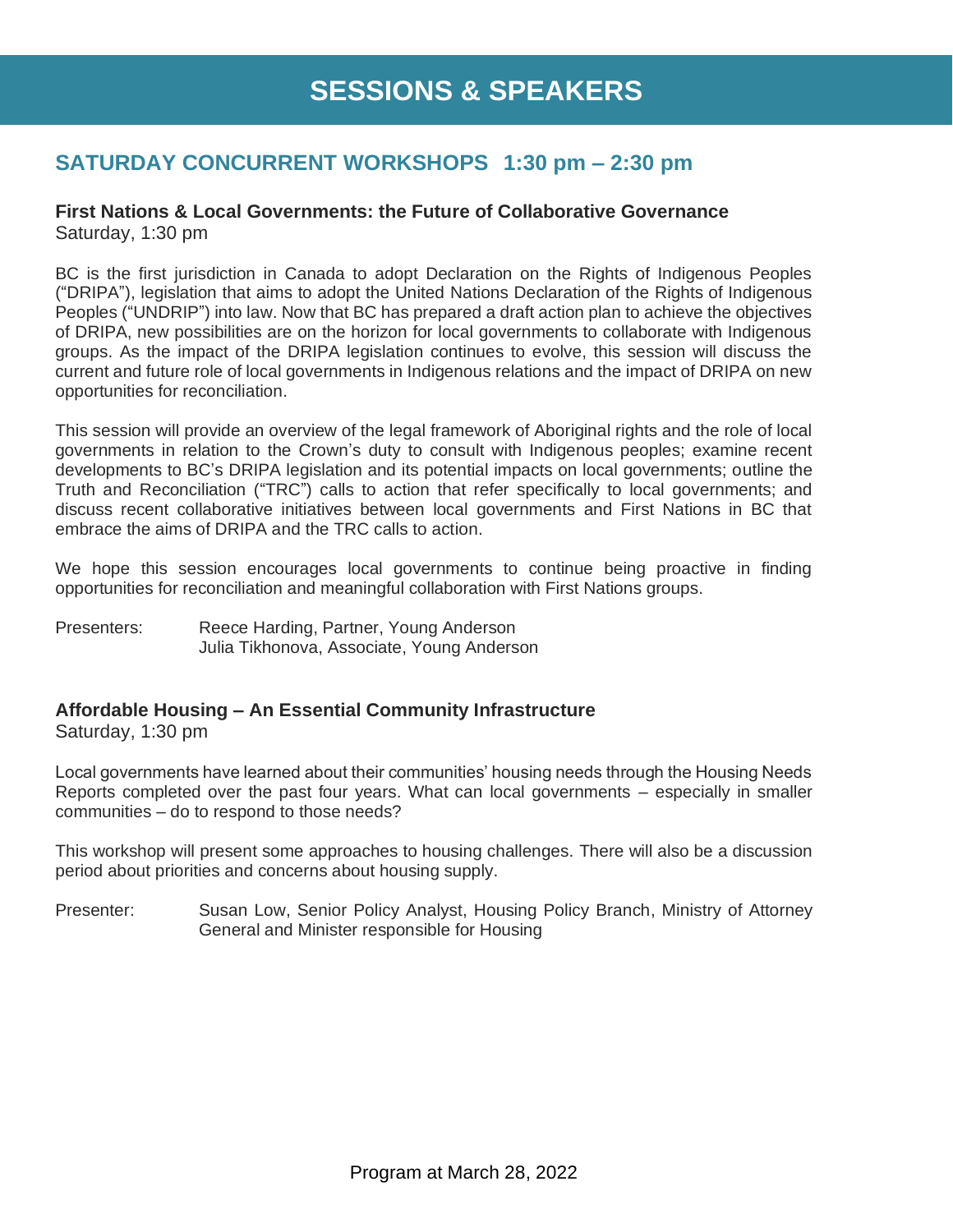### **SATURDAY CONCURRENT WORKSHOPS 3:00 pm – 4:00 pm**

#### **Leaders in Resilience**

Saturday, 3:00 – 4:00 pm

Nearly every system we draw upon to help us build healthy communities is under significant, if not critical, strain. As we navigate the confluence of the climate crisis, housing unaffordability, the toxic drug supply and COVID to name just a few, this session will be an intimate conversation with four leaders in the AVICC region, reflecting on the role resiliency plays in their lives, at their Council tables and in their communities.

Moderator: Erin Hemmens, Councillor, City of Nanaimo Presenters: John Jack, Chair, Alberni-Clayoquot Regional District Leonard Krog, Mayor, City of Nanaimo Michelle Staples, Mayor, City of Duncan Gaby Wickstrom, Mayor, City of Port McNeill

### **It's Easy to Think Big When You're Small**

Saturday, 3:00 – 4:00 pm

As small, rural or remote communities, we have to form coalitions to get our voices heard. For example, grant funding for fire emergency equipment and infrastructure. Also, each region needs to build strong relationships with local indigenous nations to get support for common interests like wild salmon, health, education and transportation.

Moderator: Sarah Fowler, Councillor, Village of Tahsis Presenters: Dennis Buchanan, Mayor, Village of Alert Bay Julie Colborne, Mayor, Village of Zeballos Dennis Dugas, Mayor, District of Port Hardy Mayco Noel, Mayor, District of Ucluelet

### **Big Moves in the Decade of Climate Action – continued from 1:30 session**

Saturday, 3:00 – 4:00 pm

This is a continuation of the 1:30 to 2:30 session being presented by the BC Municipal Climate Leadership Council and the Community Energy Association.